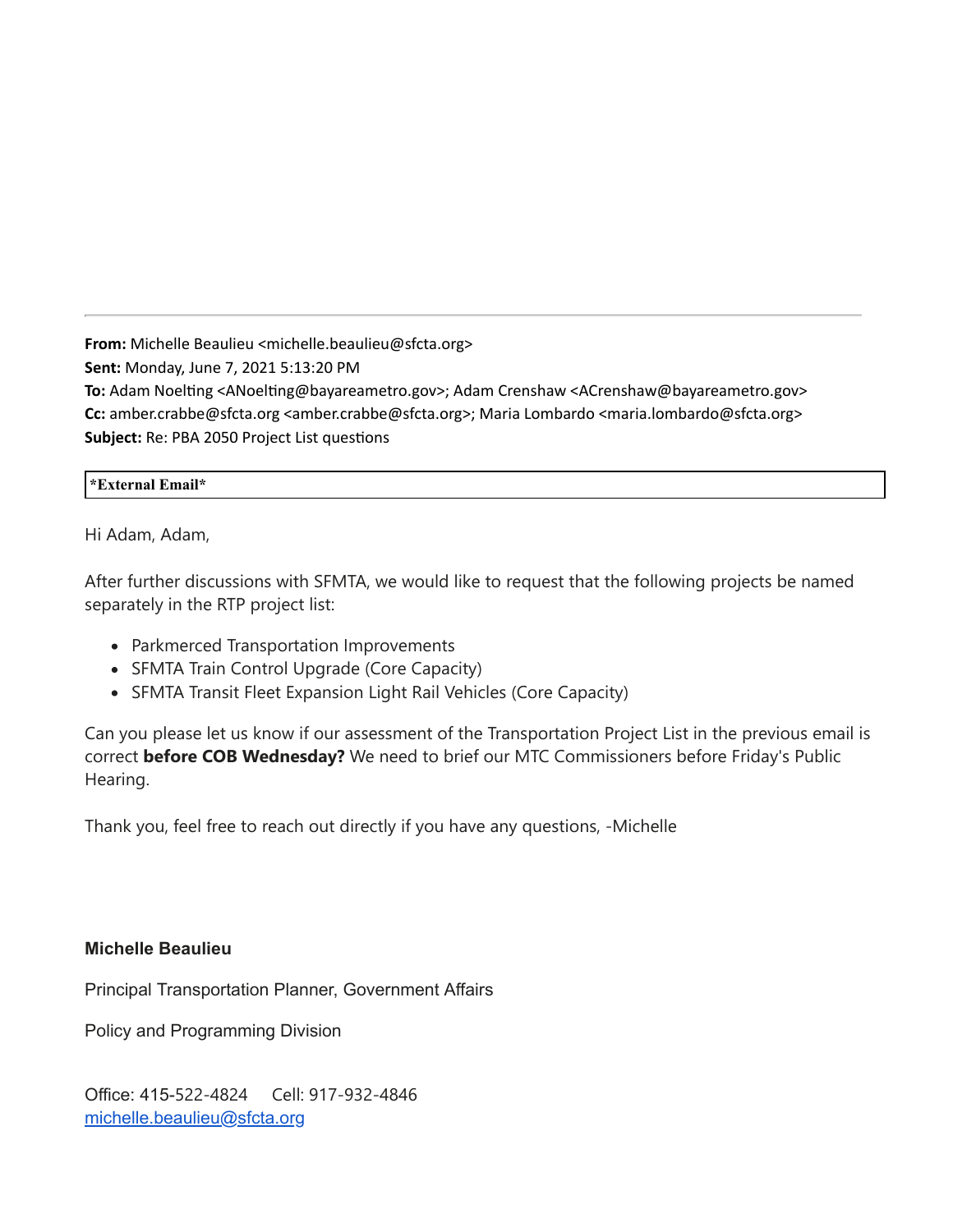

[sfcta.org](https://nam10.safelinks.protection.outlook.com/?url=https%3A%2F%2Fwww.sfcta.org%2F&data=04%7C01%7Cplanbayareainfo%40bayareametro.gov%7Cd993ed1aa1a6439aad9a08d92a140f30%7Cb084c4a0bb194142b70382ea65a5eeb2%7C0%7C0%7C637587087919289909%7CUnknown%7CTWFpbGZsb3d8eyJWIjoiMC4wLjAwMDAiLCJQIjoiV2luMzIiLCJBTiI6Ik1haWwiLCJXVCI6Mn0%3D%7C1000&sdata=U7A7QuSAnnMMztl50%2F2ctZx5TQz%2F94KUJIrATFhxrko%3D&reserved=0) | [sign up for our newsletter](https://nam10.safelinks.protection.outlook.com/?url=https%3A%2F%2Fwww.sfcta.org%2Fstay-connected&data=04%7C01%7Cplanbayareainfo%40bayareametro.gov%7Cd993ed1aa1a6439aad9a08d92a140f30%7Cb084c4a0bb194142b70382ea65a5eeb2%7C0%7C0%7C637587087919299873%7CUnknown%7CTWFpbGZsb3d8eyJWIjoiMC4wLjAwMDAiLCJQIjoiV2luMzIiLCJBTiI6Ik1haWwiLCJXVCI6Mn0%3D%7C1000&sdata=POhbxuTmMLhGue5WrMGnG775IzTutqlGMAVAs5Vul4s%3D&reserved=0)

On Thu, Jun 3, 2021 at 3:06 PM Michelle Beaulieu <[michelle.beaulieu@sfcta.org>](mailto:michelle.beaulieu@sfcta.org) wrote: Hi Adam and Adam,

We've been reviewing the project list in the Draft PBA 2050 for consistency with our submitted projects and programs and I had a few questions I'm hoping you can help us with as soon as possible to help us and project sponsors with the TIP work due next week.

Please let me know if you have any questions.

## Thank you, -michelle

- There are 4 SFMTA projects that we submitted which I am not sure where they are represented in this project list. Those are:
	- o \$297 for SFMTA Train Control Upgrade (Core Capacity)
	- o \$260 for SFMTA Transit Fleet Expansion Buses
	- o \$293 for SFMTA Transit Fleet Expansion Facilities
	- $\circ$  \$204 for SFMTA Transit Fleet Expansion Light Rail Vehicles (Core Capacity)
- Have they been grouped into a programmatic category/ies? If so which one/s?
- How and why was the decision made to group these projects into a program or programs? In particular, the Train Control Upgrade project is a high priority for the SFMTA and we were under the impression that staff agreed to list it as a stand-alone item.
- Can you please confirm that the following projects and programs submitted by San Francisco have been grouped into the following RTPIDs, and are fully funded in the RTP?
	- 21-T06-048: includes \$90 million for SF Minor Highway Improvements
	- 21-T07-056: \$1,122 million for SF projects and programs: \$501 million for Hunters Point Shipyard and Candlestick Point Local Roads; \$250 million for Alemany Roadway Redesign and Ramp Reconfiguration; \$140 million for SF Intersection Improvements program; \$175 million for SF Minor Roadway Expansions program; and \$56 million for Treasure Island Road Network
	- 21-T07-058: \$57 million for SF Planning and Research
	- 21-T08-060: includes \$298 million for Better Market Street; \$165 million for SF Bicycle and Pedestrian Program; and \$130 million for SF Multimodal Streetscape Improvements
	- 21-T09-061: includes \$195 million for SF Safety and Security
	- 21-T10-093: Please see previous bulleted question about 4 SFMTA projects. Please confirm if this RTPID ALSO includes: \$375 million for SF Minor Transit Improvements; \$99 million for Parkmerced Transportation Improvements; \$120 million for SF Late Night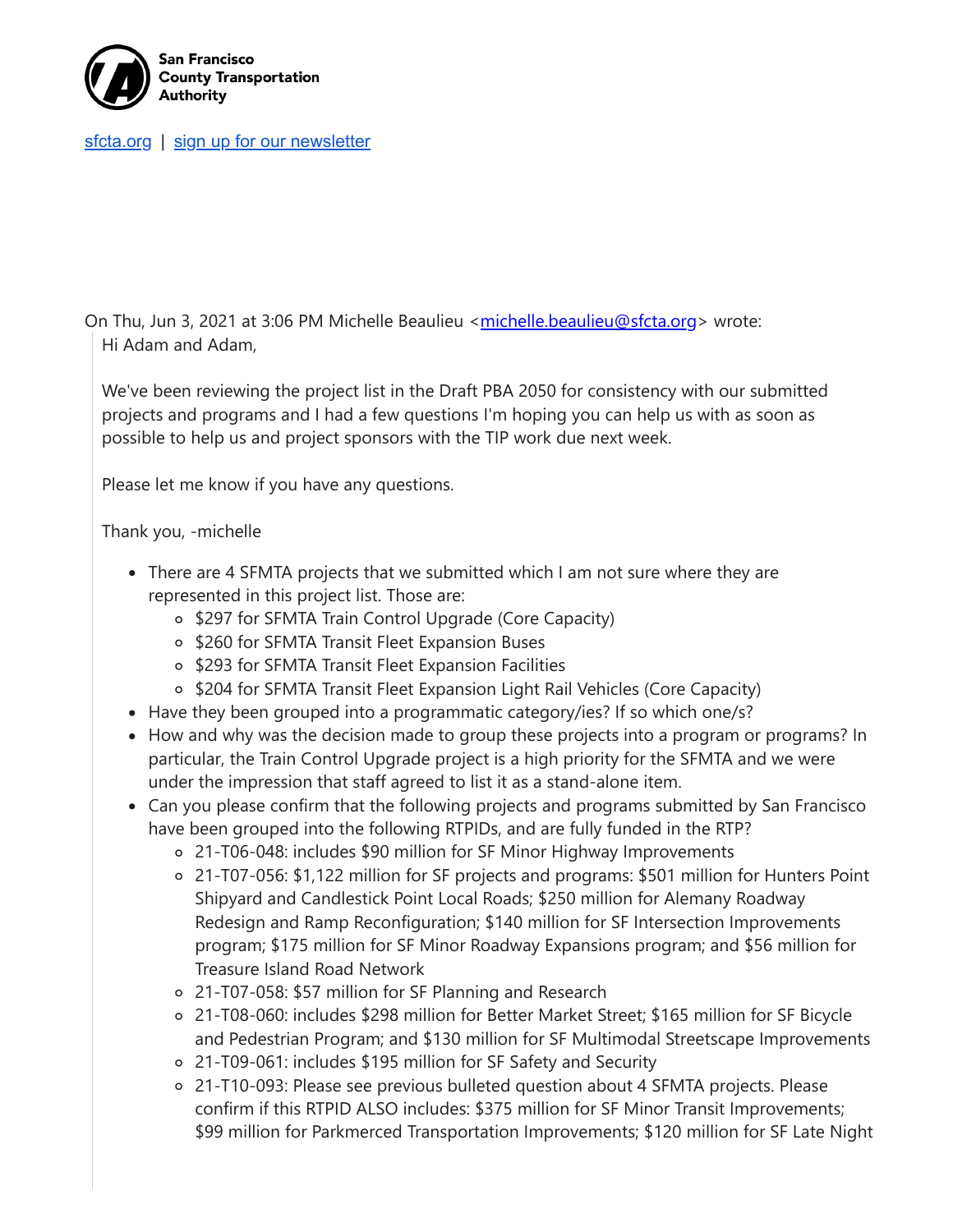Transportation Improvements; and \$146 million for Transit Corridors Long-Range Planning

- 21-T11-115: Please see previous bulleted question about 4 SFMTA projects.
- 21-T12-116: includes \$211 million for Managed Lanes on I-280 and US-101 in San Francisco

# **Michelle Beaulieu**

Principal Transportation Planner, Government Affairs

Policy and Programming Division

Office: 415-522-4824 Cell: 917-932-4846 [michelle.beaulieu@sfcta.org](mailto:michelle.beaulieu@sfcta.org)



**San Francisco County Transportation** Authority

[sfcta.org](https://nam10.safelinks.protection.outlook.com/?url=https%3A%2F%2Fwww.sfcta.org%2F&data=04%7C01%7Cplanbayareainfo%40bayareametro.gov%7Cd993ed1aa1a6439aad9a08d92a140f30%7Cb084c4a0bb194142b70382ea65a5eeb2%7C0%7C0%7C637587087919409386%7CUnknown%7CTWFpbGZsb3d8eyJWIjoiMC4wLjAwMDAiLCJQIjoiV2luMzIiLCJBTiI6Ik1haWwiLCJXVCI6Mn0%3D%7C1000&sdata=pXTXdchH91lkfyD3Lxkn5E46OHv6A5YmSw%2BrT%2F6tayQ%3D&reserved=0) | [sign up for our newsletter](https://nam10.safelinks.protection.outlook.com/?url=https%3A%2F%2Fwww.sfcta.org%2Fstay-connected&data=04%7C01%7Cplanbayareainfo%40bayareametro.gov%7Cd993ed1aa1a6439aad9a08d92a140f30%7Cb084c4a0bb194142b70382ea65a5eeb2%7C0%7C0%7C637587087919419341%7CUnknown%7CTWFpbGZsb3d8eyJWIjoiMC4wLjAwMDAiLCJQIjoiV2luMzIiLCJBTiI6Ik1haWwiLCJXVCI6Mn0%3D%7C1000&sdata=F78QjaAedtBDIkpR0KQrrbwSU0n0wVCeSJsQUw1GBjw%3D&reserved=0)